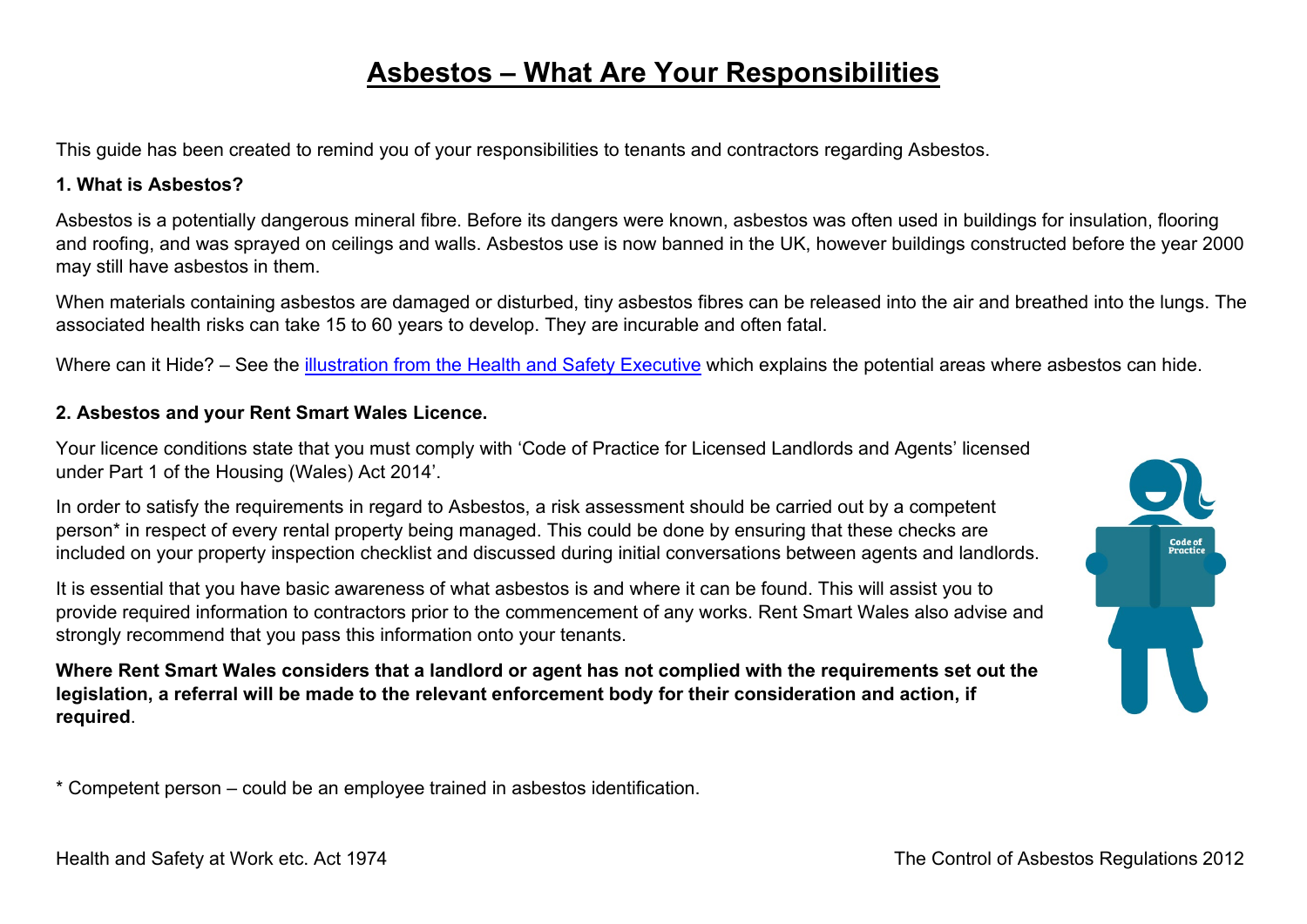## **3. What are your responsibilities?**

Asbestos must be managed appropriately due to the danger it poses. To ensure that it is managed effectively, different responsibilities for landlords and agents have been determined within the law throughout Wales.

You have a duty of care to inspect properties and ensure that any potential hazards are minimised or controlled. It is your job to identify where, if anywhere, in your rental property, asbestos may be present and to take the appropriate action.



#### **Responsibilities to your Tenants**

You must ensure that properties are kept in a safe condition, and with no unacceptable risk to the health of your tenants.

This responsibility extends to members of the public that may visit your rental property.

### **Responsibilities to your staff and contractors**

Health and safety legislation in the UK requires employers to conduct their work in such a way that their employees will not be exposed to health and safety risks, and to provide information to other people about their workplace which might affect their health and safety.

Businesses are required to conduct risk assessments to consider all possible hazards in the workplace.

You must ensure that any contractor instructed is informed of the presence or potential presence of asbestos. If you do not inform a contractor and the contractor is exposed to asbestos, you could face enforcement action. You would need to prove that you took all reasonable precautions to protect that contractor.

#### **Responsibilities within your HMO properties**

If you manage/maintain HMO properties, you have further responsibilities. This is because an HMO or parts of an HMO might fall under the definition of a non- domestic premises. See [HSE website](https://www.hse.gov.uk/asbestos/duty.htm#premises) for further information.

Some of your responsibilities are to:

- take reasonable steps to find out if there are materials containing asbestos in non-domestic premises, and if so, its amount, where it is and its condition.
- presume materials contain asbestos unless there is strong evidence that they do not.
- make, and keep up to date, a record of the location and condition of the asbestoscontaining materials - or materials which are presumed to contain asbestos.
- assess the risk of anyone being exposed to fibres from the materials identified.
- prepare a plan that sets out in detail how the risks from these materials will be managed.
- take the necessary steps to put the plan into action.
- periodically review and monitor the plan and the arrangements to act on it so that the plan remains relevant and up-to-date and;
- provide information on the location and condition of the materials to anyone who is liable to work on or disturb them.